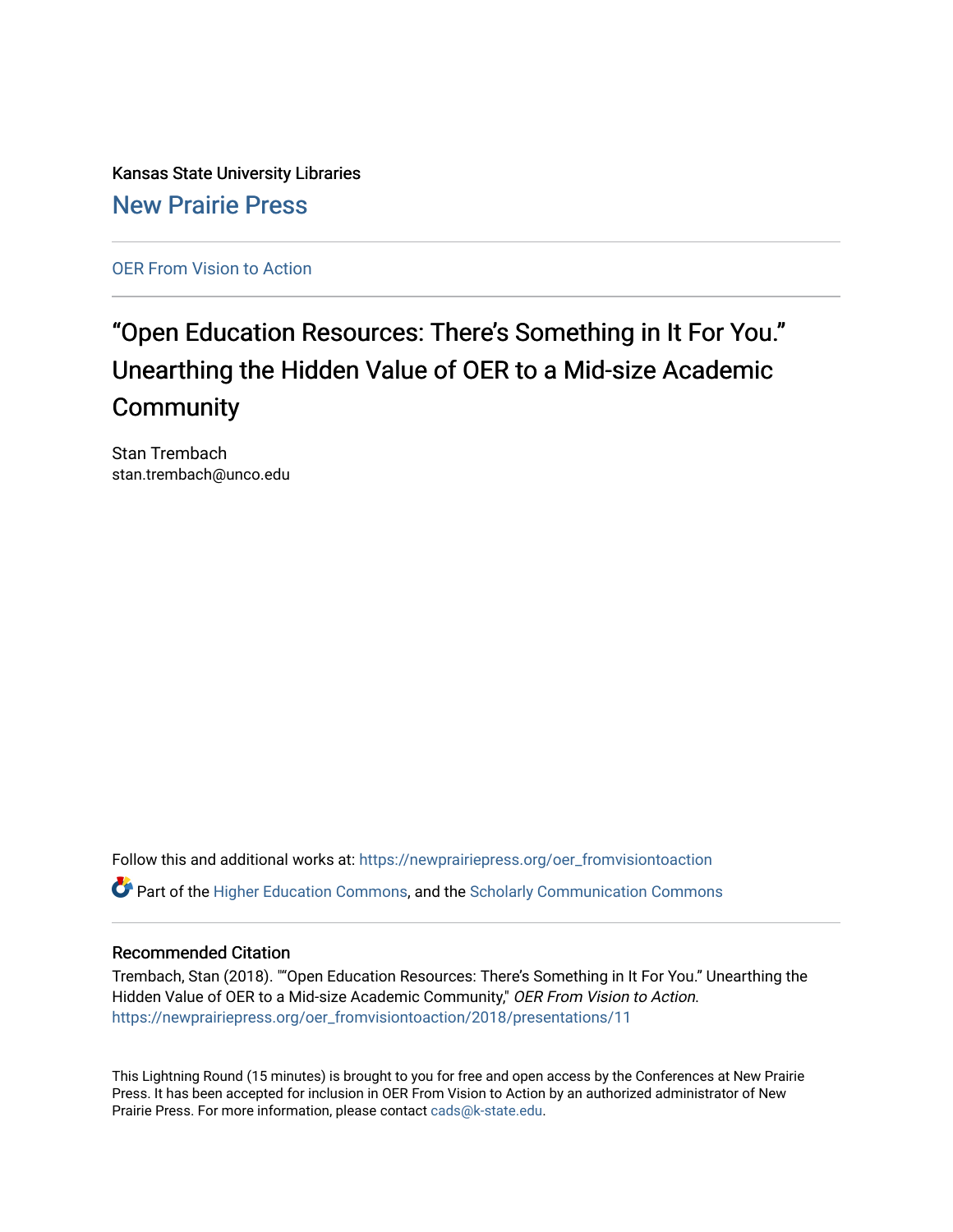

## **"Open Education Resources: There's Something in It For You." Unearthing the Hidden Value of OER to a Mid-size Academic Community**

OER: FROM VISION TO ACTION August 1, 2018 Stan Trembach University Libraries University of Northern Colorado

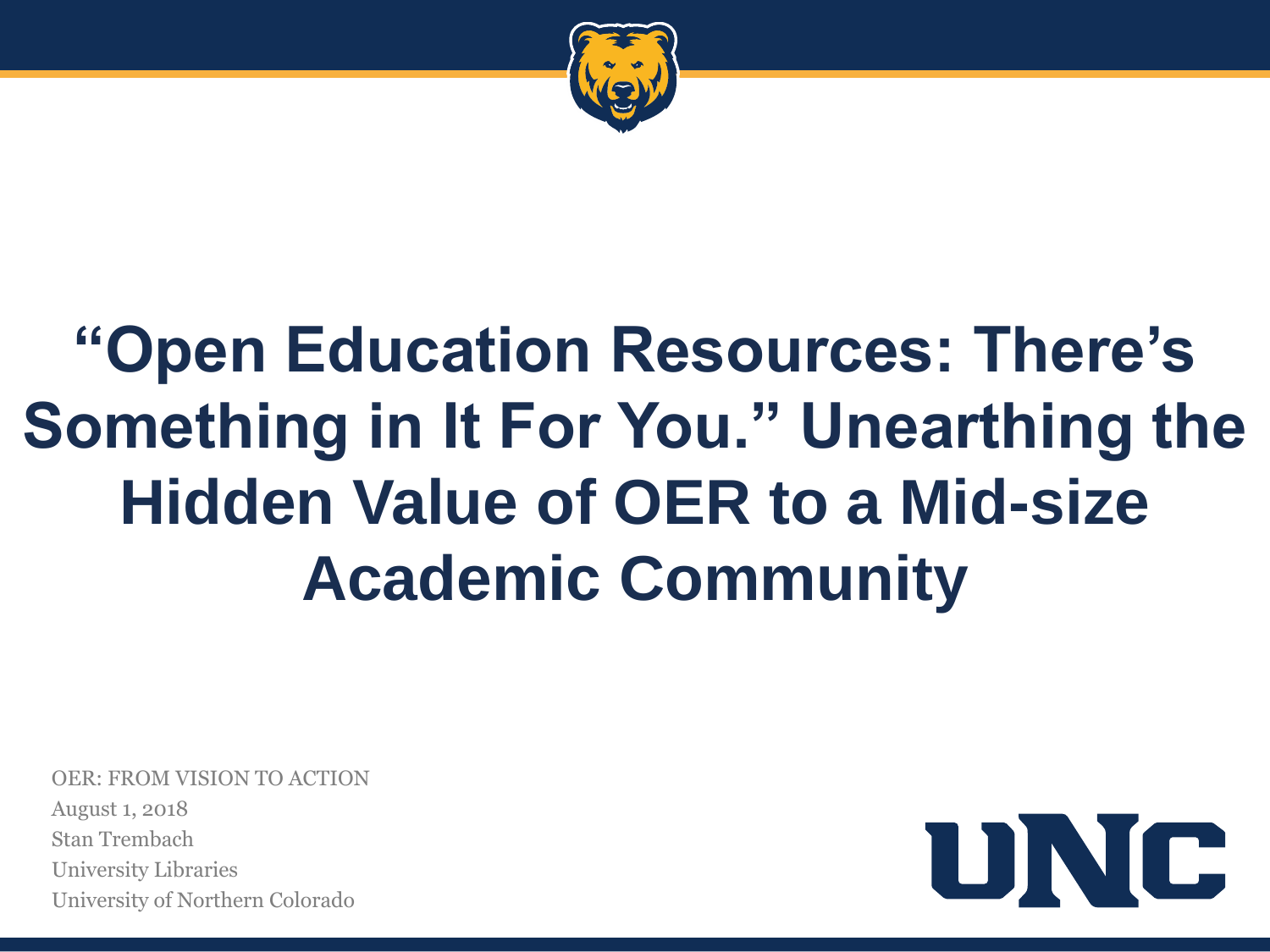

# OER in Higher Education

- Vital for supporting core institutional missions
	- Research
	- Teaching
	- Learning
- Making education more affordable
- Unimpeded access to information
- Building global communities of learners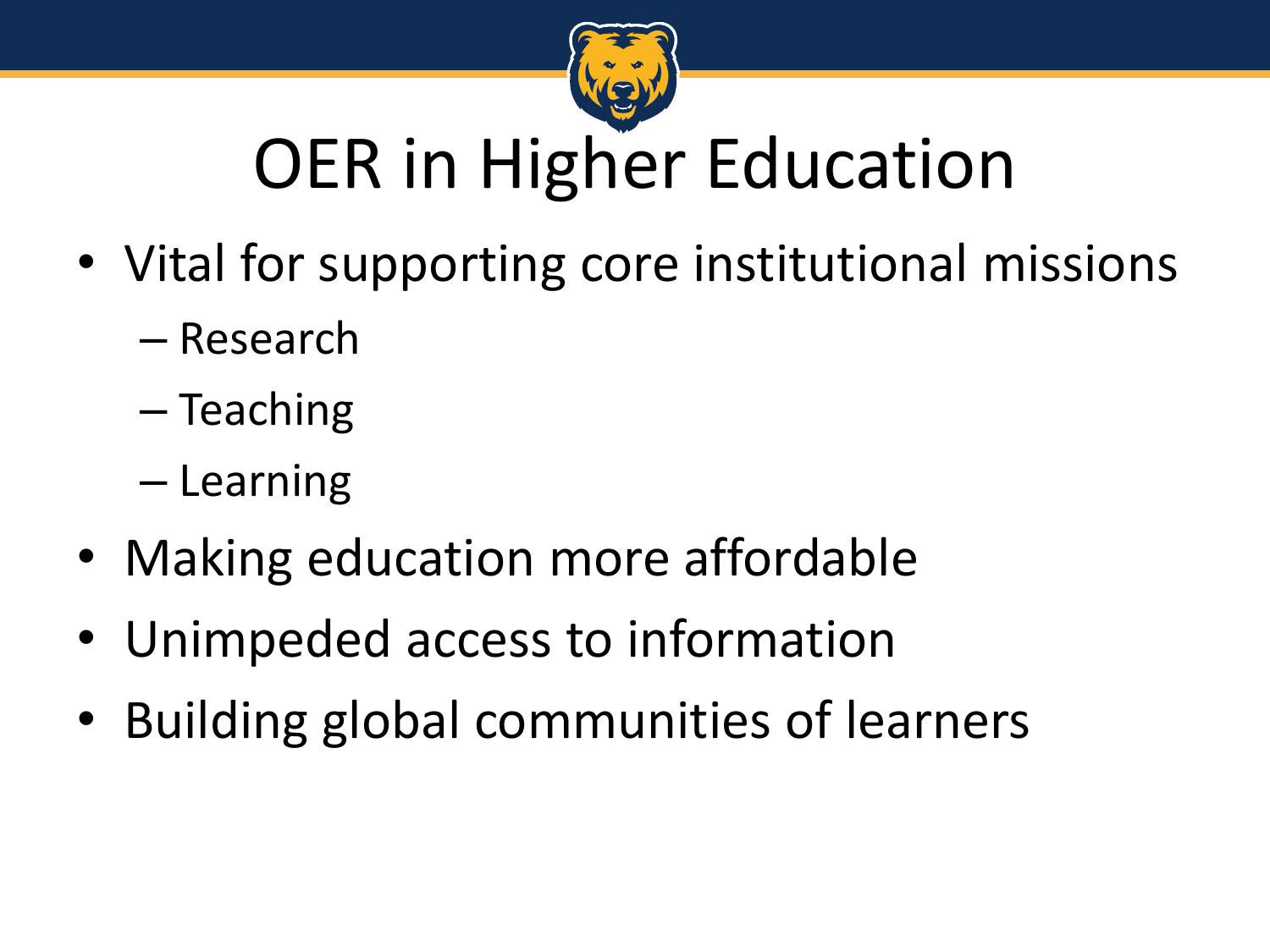

## OER Efforts @ UNC



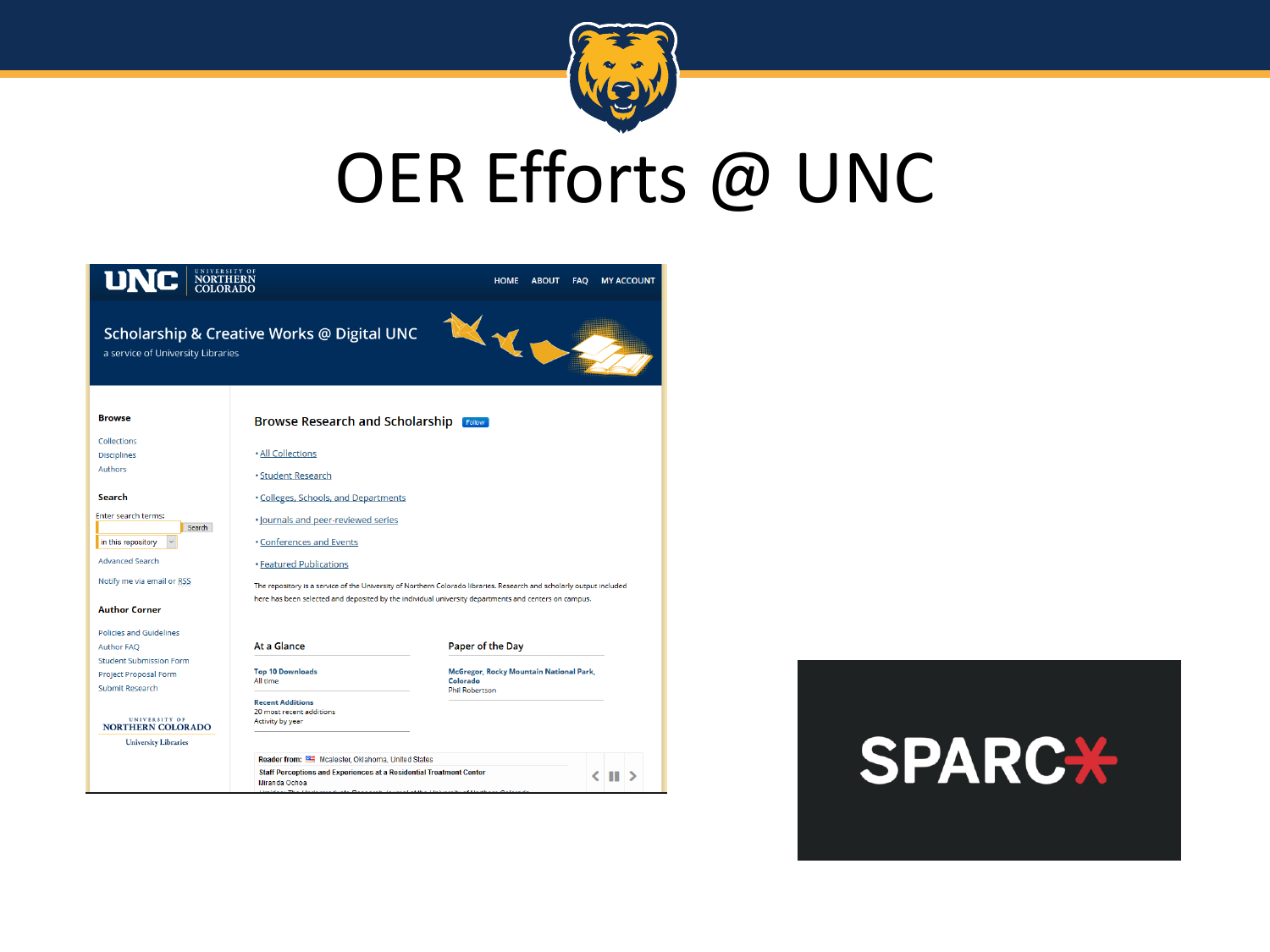

### Challenge for Libraries…



Image credit: Public Domain Images – PIXNIO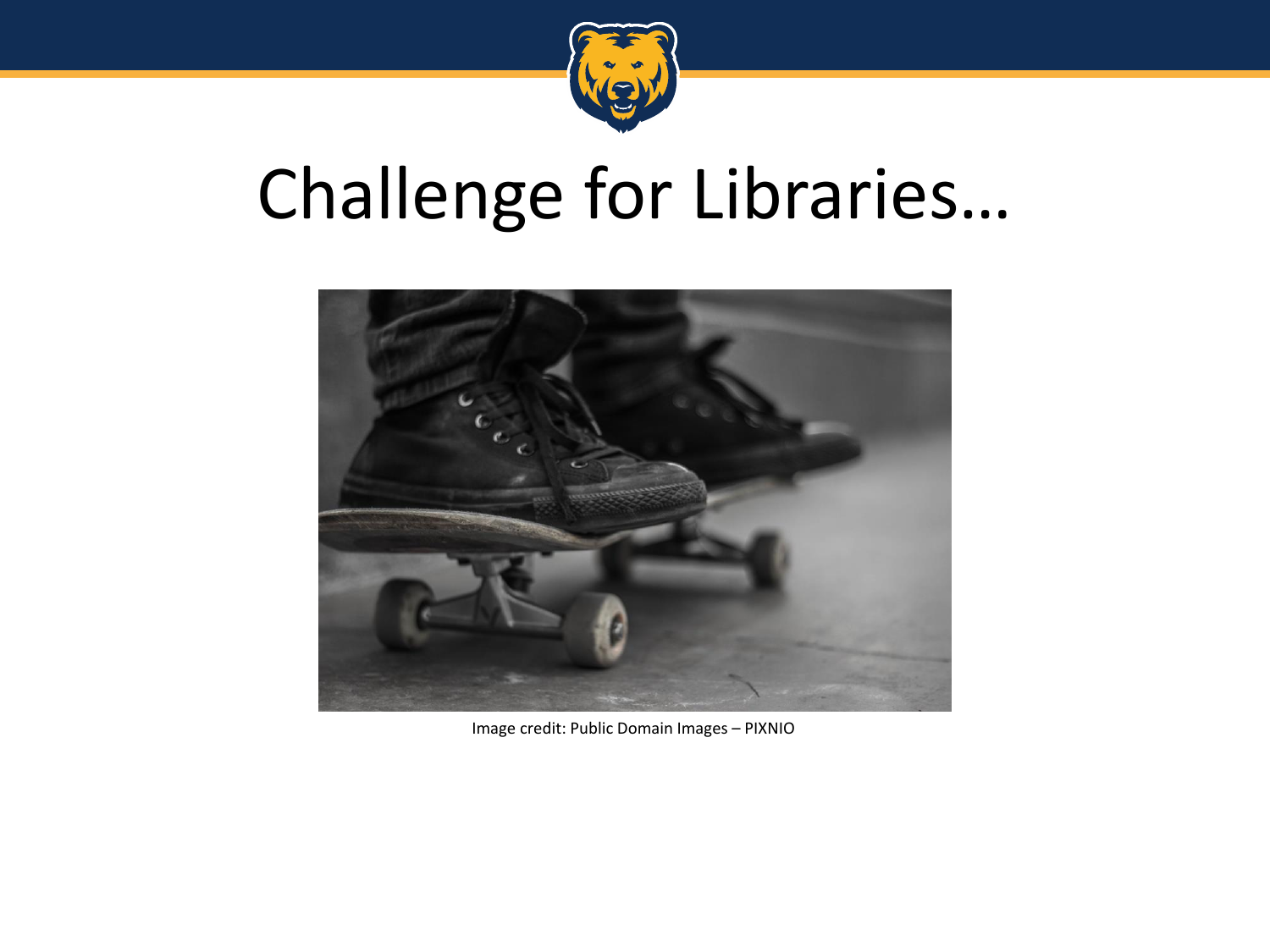

### Our Response

### **Open Education Resources (OER)**



### **Researcher Workshop Series**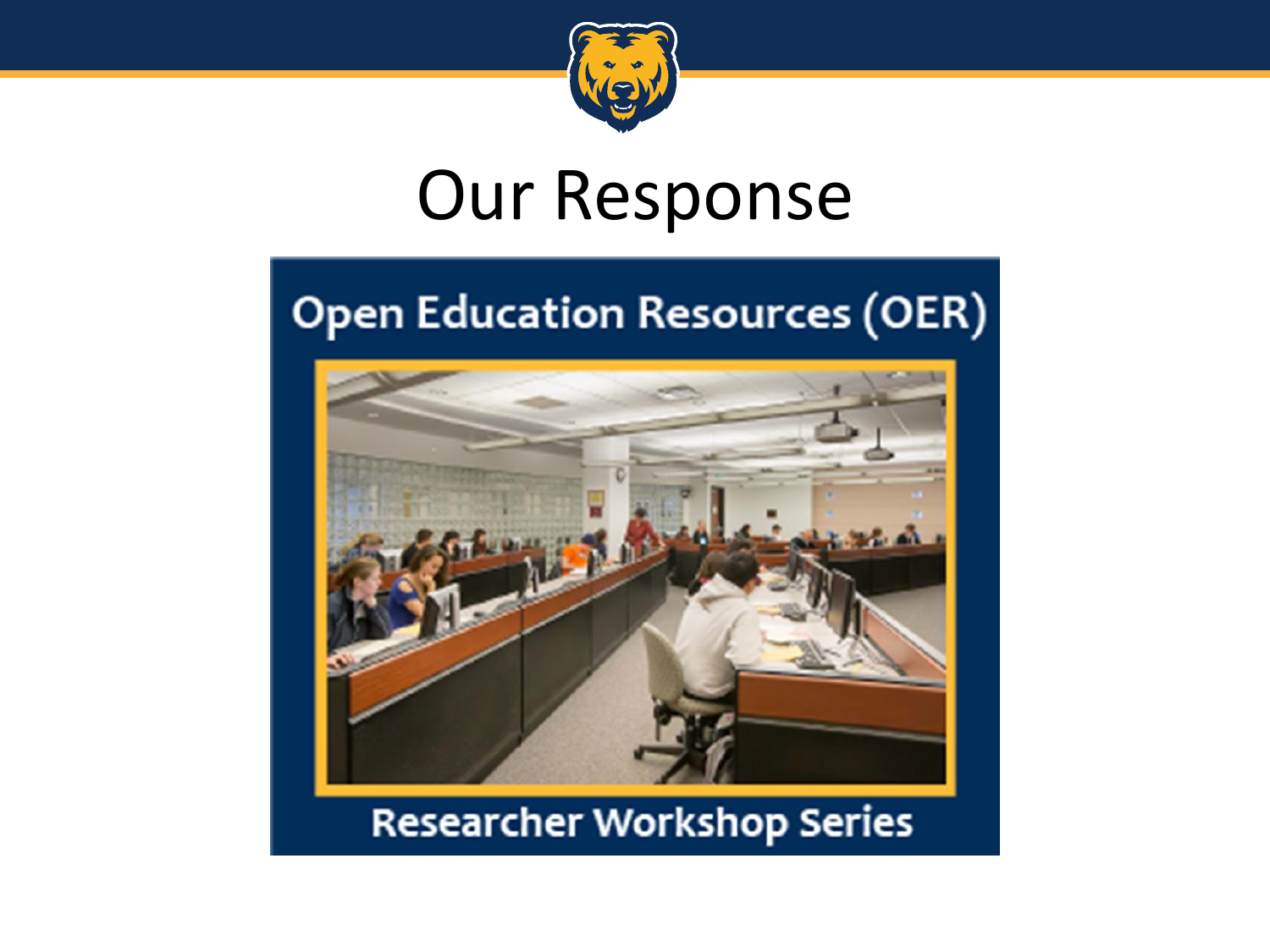

# Workshop Design

### **Collaborative Approach**

• **LRS Researcher Workshop Series**



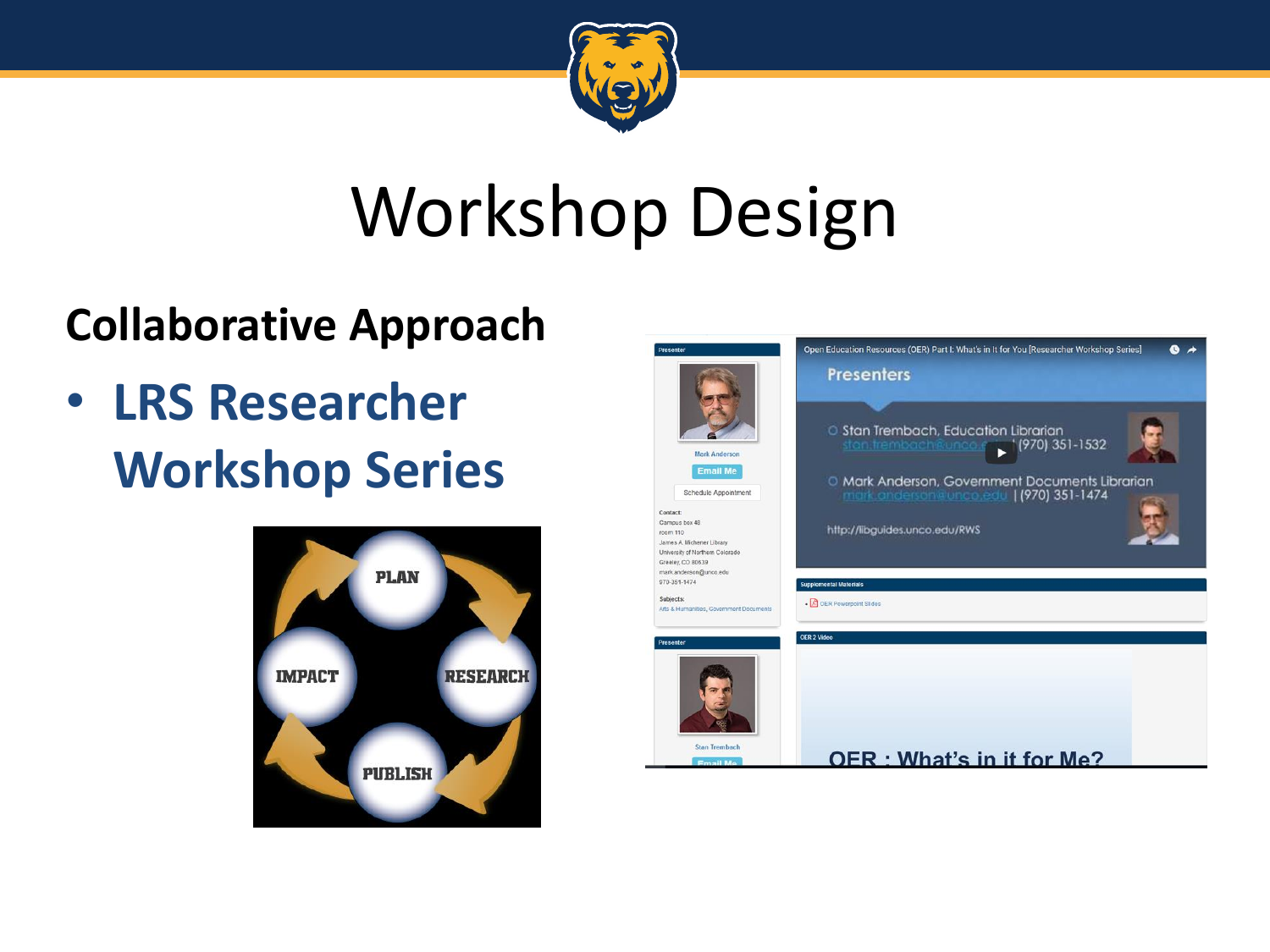

### Letting the World Know

- UL News
- UNC Today
- LibCal and Library calendar page
- Library social media outlets
- Library website
- PR to departments, including flyers for Michener and other campus buildings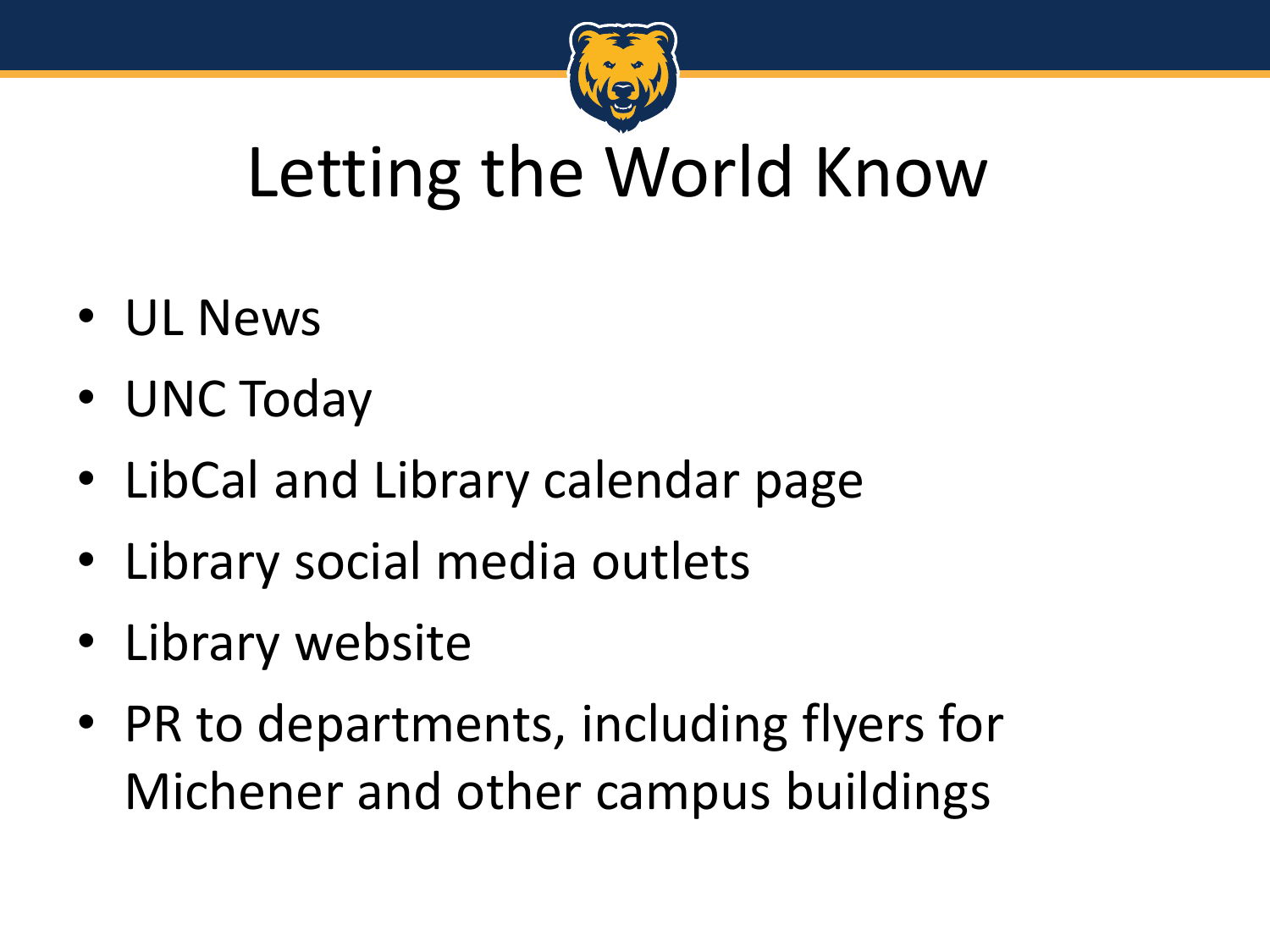

### BEAR-ing the Torch

- We're in it together
- Moving forward against all odds
- Marketing through multiple venues
- Librarian buy-in  $\rightarrow$  Administration buy-in  $\rightarrow$  Faculty/students buy-in
- Personal example
- Sustainability breeds success